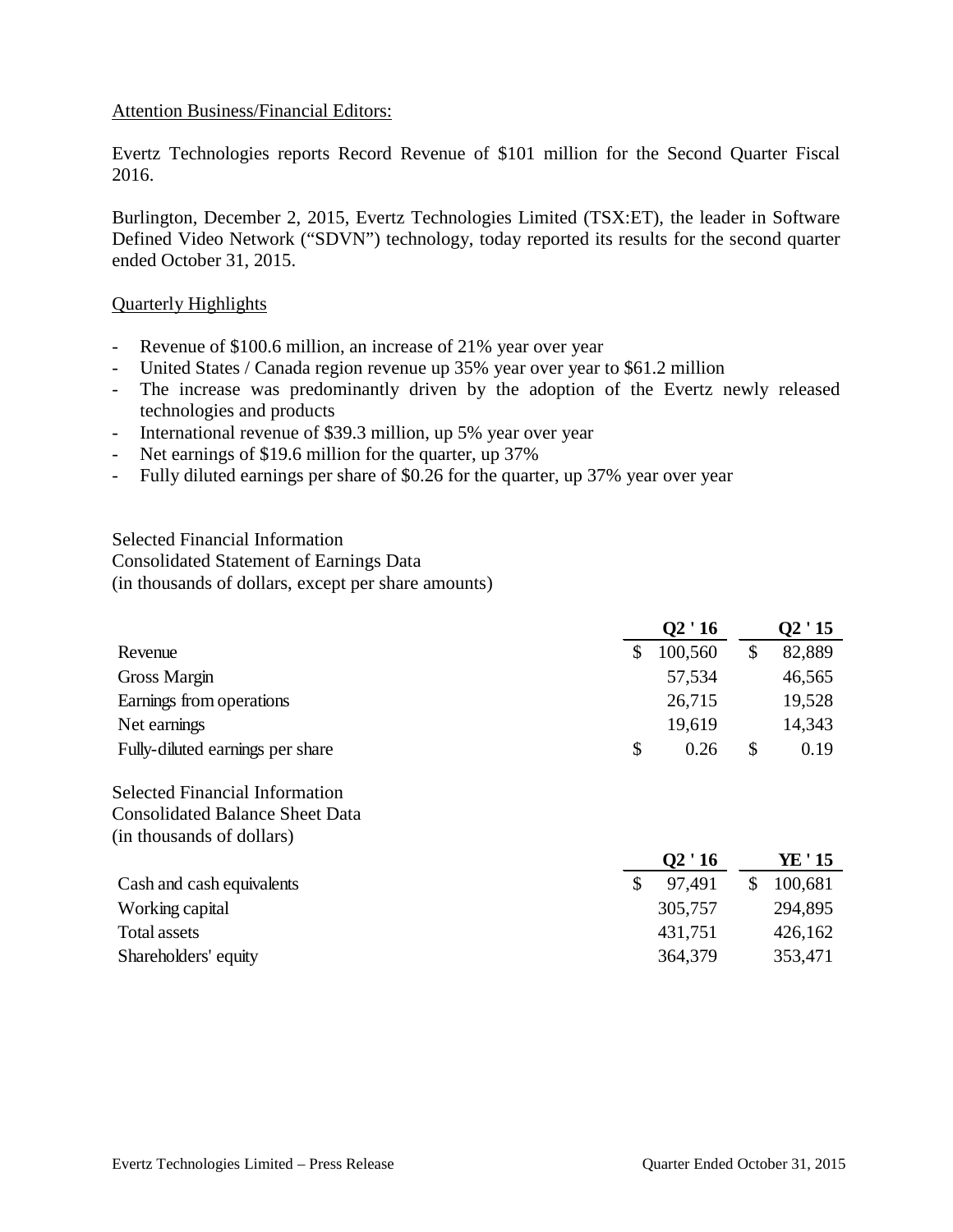## Revenue

For the quarter ended October 31, 2015, revenues were \$100.6 million compared to revenues of \$82.9 million for the quarter ended October 31, 2014. For the quarter, revenues in the United States/Canada region were \$61.2 million compared to \$45.4 million in the same quarter last year. The International region had revenues of \$39.3 million compared to \$37.5 million in the same quarter last year.

## Gross Margin

For the quarter ended October 31, 2015 gross margin was \$57.5 million compared to \$46.6 million in the same quarter last year. Gross margin percentage was approximately 57.2% compared to 56.2% in the quarter ended October 31, 2014.

## Earnings

For the quarter ended October 31, 2015 net earnings were \$19.6 million, compared to \$14.3 million in the corresponding period last year.

For the quarter ended October 31, 2015, earnings per share on a fully-diluted basis were \$0.26 compared to \$0.19 in the corresponding period last year.

## Operating Expenses

For the quarter ended October 31, 2015 selling and administrative expenses were \$14.8 million compared to \$15.1 million for the quarter ended October 31, 2014.

For the quarter ended October 31, 2015 gross research and development expenses increased by \$1.0 million or 7% as compared to the corresponding period in 2014. Gross research and development expenses represented approximately 16% of revenue for the quarter ended October 31, 2015.

#### Liquidity and Capital Resources

The Company's working capital as at October 31, 2015 was \$305.8 million as compared to \$294.9 million on April 30, 2015.

Cash and cash equivalents were \$97.5 million as at October 31, 2015 as compared to \$100.7 million on April 30, 2015.

Cash generated from operations was \$23.7 million for the quarter ended October 31, 2015 as compared to cash used of \$0.7 million for the quarter ended October 31, 2014. Before taking into account taxes and the changes in non-cash working capital and current taxes, the Company generated \$22.2 million from operations for the quarter ended October 31, 2015 compared to \$17.5 million for the same period last year.

For the quarter, the Company used \$1.1 million in investing activities largely a result of purchases in capital assets.

For the quarter ended, the Company used cash in financing activities of \$21.6 million which was principally a result of the payment of dividends of \$14.0 million and the repurchase of Capital Stock costing \$7.5 million.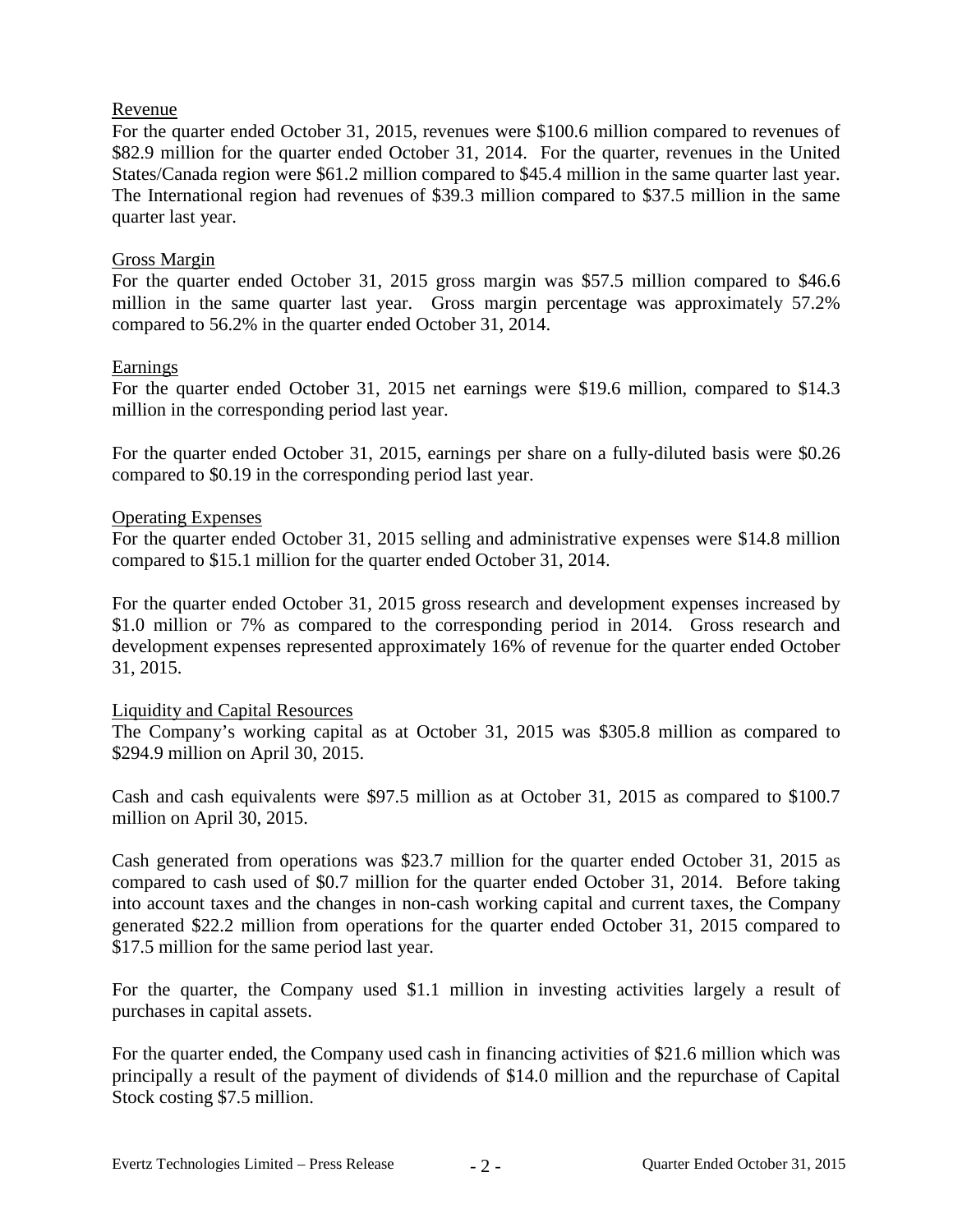## Shipments and Backlog

At the end of November 2015, purchase order backlog was in excess of \$66 million and shipments during the month of November 2015 were \$30 million.

## Dividend Declared

Evertz Board of Directors declared a regular quarterly dividend on December 2, 2015 of \$0.18 per share.

The dividend is payable to shareholders of record on December 11, 2015 and will be paid on or about December 18, 2015.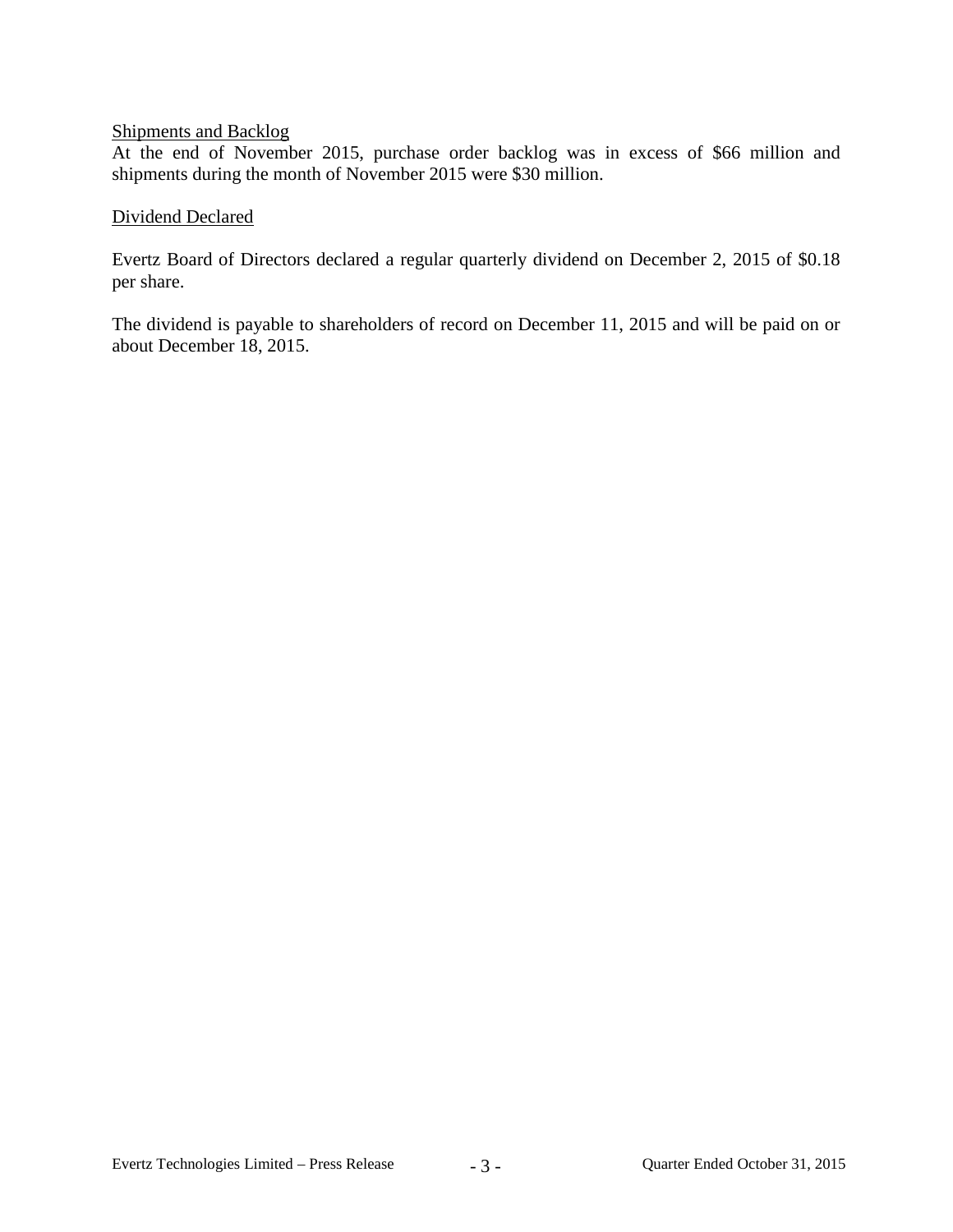# **Selected Consolidated Financial Information**

(in thousands of dollars, except earnings per share and percentages)

|                                                       | Three month period ended |             |               | Six month period ended |                |             |         |                |
|-------------------------------------------------------|--------------------------|-------------|---------------|------------------------|----------------|-------------|---------|----------------|
|                                                       |                          | October 31, |               |                        |                | October 31, |         |                |
|                                                       |                          | 2015        |               | 2014                   |                | 2015        |         | 2014           |
| Revenue                                               | \$                       | 100,560     | $\mathcal{S}$ | 82,889                 | \$             | 185,429     | \$      | 180,903        |
| Cost of goods sold                                    |                          | 43,026      |               | 36,324                 |                | 80,066      |         | 78,517         |
| Gross margin                                          |                          | 57,534      |               | 46,565                 |                | 105,363     |         | 102,386        |
| Expenses                                              |                          |             |               |                        |                |             |         |                |
| Selling and administrative                            |                          | 14,827      |               | 15,103                 |                | 29,629      |         | 28,502         |
| General                                               |                          | 1,643       |               | 1,323                  |                | 3,238       |         | 3,133          |
| Research and development                              |                          | 16,127      |               | 15,121                 |                | 32,379      |         | 30,941         |
| Investment tax credits                                |                          | (2,411)     |               | (2, 387)               |                | (4,895)     |         | (4, 853)       |
| Foreign exchange loss (gain)                          |                          | 633         |               | (2,123)                |                | (7,079)     |         | (1,380)        |
|                                                       |                          | 30,819      |               | 27,037                 |                | 53,272      |         | 56,343         |
| Earnings before undernoted                            |                          | 26,715      |               | 19,528                 |                | 52,091      |         | 46,043         |
| Finance income                                        |                          | 180         |               | 201                    |                | 338         |         | 394            |
| Finance costs                                         |                          | (200)       |               | (76)                   |                | (322)       |         | (143)          |
| Other income and expenses                             |                          | 188         |               | (113)                  |                | 150         |         | 27             |
| Earnings before income taxes                          |                          | 26,883      |               | 19,540                 |                | 52,257      |         | 46,321         |
| Provision for (recovery of) income taxes              |                          |             |               |                        |                |             |         |                |
| Current                                               |                          | 7,995       |               | 5,249                  |                | 15,968      |         | 14,560         |
| Deferred                                              |                          | (731)       |               | (52)                   |                | (1,928)     |         | (2,288)        |
|                                                       |                          | 7,264       |               | 5,197                  |                | 14,040      |         | 12,272         |
| Net earnings for the period                           | \$                       | 19,619      | \$            | 14,343                 | \$             | 38,217      | \$      | 34,049         |
|                                                       |                          |             |               |                        |                |             |         |                |
| Net earnings attributable to non-controlling interest |                          | 133         |               | 194                    |                | 320         |         | 489            |
| Net earnings attributable to shareholders             |                          | 19,486      |               | 14,149                 |                | 37,897      |         | 33,560         |
| Net earnings for the period                           | \$                       | 19,619      | \$            | 14,343                 | \$             | 38,217      | \$      | 34,049         |
| Earnings per share                                    |                          |             |               |                        |                |             |         |                |
| Basic                                                 | \$                       | 0.26        | \$            | 0.19                   | \$             | 0.51        | \$      | 0.45           |
| Diluted                                               | \$                       | 0.26        | \$            | 0.19                   | \$             | 0.51        | \$      | 0.45           |
|                                                       |                          |             |               |                        |                |             |         |                |
| <b>Consolidated Balance Sheet Data</b>                |                          |             |               |                        | As at<br>As at |             |         |                |
|                                                       |                          |             |               | October 31, 2015       |                |             |         | April 30, 2015 |
| Cash and cash equivalents                             |                          |             | \$            | 97,491                 |                | \$          |         | 100,681        |
| Inventory                                             |                          |             | \$            | 160,524                |                | \$          |         | 154,259        |
| Working capital                                       |                          |             | \$            | 305,757                | \$             |             | 294,895 |                |
| Total assets                                          |                          |             | \$            | 431,751                | \$             |             | 426,162 |                |
| Shareholders' equity                                  |                          |             | \$            | 364,379                |                | \$          |         | 353,471        |
| Number of common shares outstanding:                  |                          |             |               |                        |                |             |         |                |
| <b>Basic</b>                                          |                          |             |               | 74,238,646             |                |             |         | 74,459,346     |
| Fully-diluted                                         |                          |             |               | 78,835,146             |                |             |         | 79,195,846     |
| Weighted average number of shares outstanding:        |                          |             |               |                        |                |             |         |                |
| <b>Basic</b>                                          |                          |             |               | 74,537,638             |                |             |         | 74,399,096     |
| Fully-diluted                                         |                          |             |               | 74,952,462             |                |             |         | 75,033,398     |